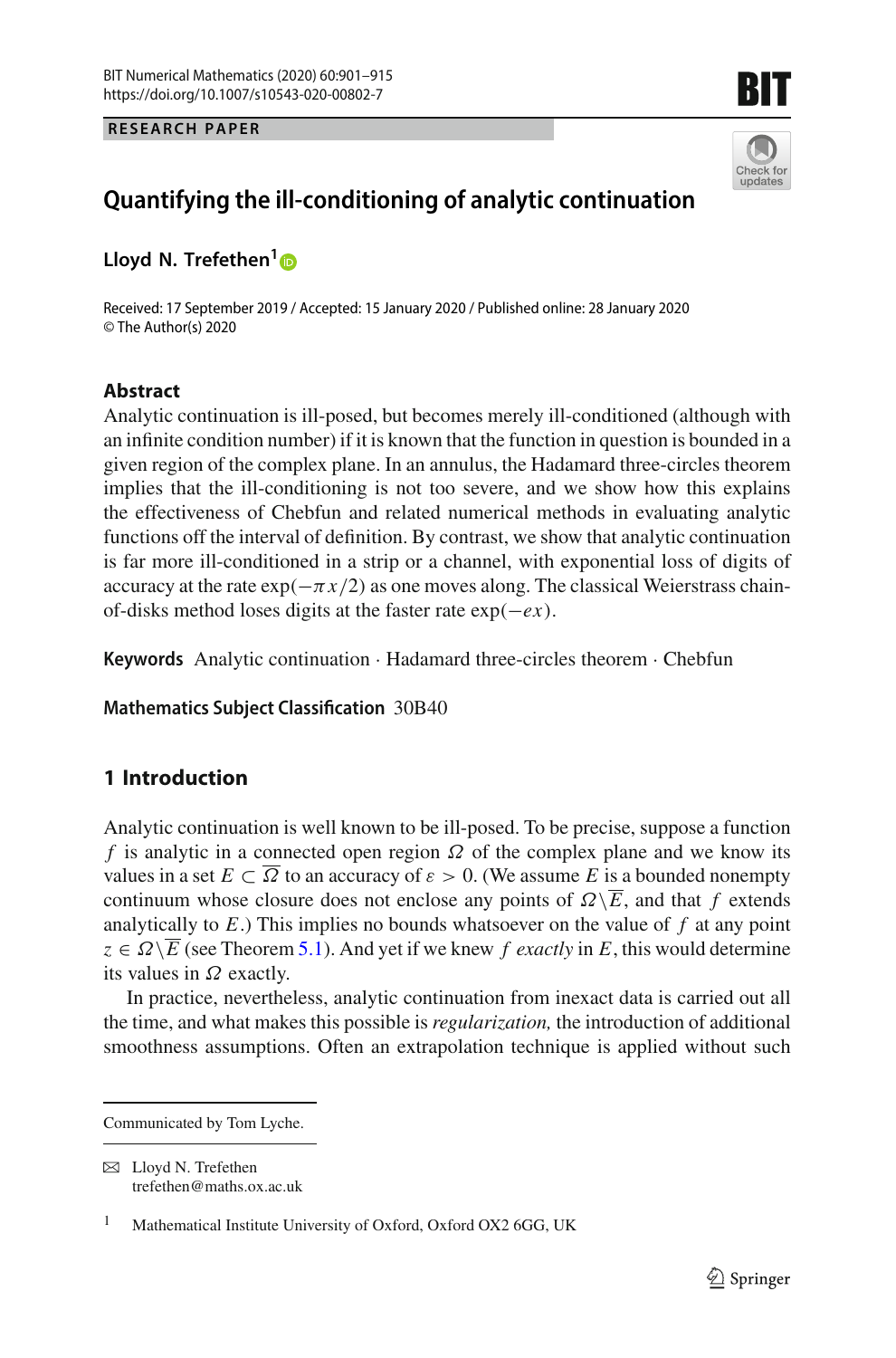assumptions being made explicit—and this is understandable, for in applications, often one has a sense of certain features of one's function without being able to pin them down precisely. In this paper, however, we wish to be completely explicit and show how certain natural regularizing assumptions lead to upper and lower bounds on the accuracy of analytic continuation.

Our regularizing assumption will be that  $f$  is not only analytic in  $\Omega$ , but bounded. For example, we can take the bound to be  $\frac{1}{2}$  and consider the set of functions that are analytic in  $\Omega$  and satisfy  $||f||_{\Omega} \leq \frac{1}{2}$ . (The symbol  $||\cdot||_A$  always denotes the supremum norm over the set *A*.) If *f*,  $\tilde{f}$  are two such functions, then  $\|\tilde{f} - f\|_0 \leq 1$ . We shall show (Theorem [5.2\)](#page-7-1) that if in addition  $\|\tilde{f} - f\|_E \leq \varepsilon$ , then for each  $z \in \Omega \setminus \overline{E}$ ,

<span id="page-1-1"></span>
$$
|\tilde{f}(z) - f(z)| \le \varepsilon^{\alpha(z)} \tag{1.1}
$$

for some  $\alpha(z) \in (0, 1)$  that depends on  $\Omega$ , E, and z but not on f and f or  $\varepsilon$ . Another way to say the same thing is

<span id="page-1-0"></span>
$$
\log|f(z) - f(z)| \le \alpha(z) \log \varepsilon. \tag{1.2}
$$

We may interpret [\(1.2\)](#page-1-0) as follows: if we know a function *f* satisfying  $|| f ||_{\Omega} \leq \frac{1}{2}$  to *d* digits on E, then it is determined to  $\alpha(z)$  digits at z. Even though our theorems are, of course, mathematical rather than computational results, we shall use the terminology of digits a good deal in discussing them, for this is an easy way to talk about logarithmic quantities.

This general framework may sound rather abstract. It becomes concrete when we consider the dependence of  $\alpha(z)$  on z for particular choices of  $\Omega$  and E, and after stating a basic lemma in Sect. [2,](#page-3-0) we shall focus on two choices that are particularly fundamental. The first is radial geometry, with analytic continuation outward from the unit disk *E* into a disk  $\Omega$  of radius  $R > 1$  (Sect. [3\)](#page-3-1). In this setting analytic continuation is reasonably well-conditioned, with digits of accuracy being lost only linearly as |*z*| increases. This observation possibly goes back to Hadamard himself, and its numerical implications have been considered by various authors including Franklin [\[12\]](#page-13-0) and especially Miller [\[6](#page-13-1)[,20](#page-14-0)[,21\]](#page-14-1). An intuitive way to understand the effect is to note that in the limiting case  $R \to \infty$ , Liouville's theorem implies that f must be constant, so if we know f to accuracy  $\varepsilon$  on E, we know it to the same accuracy everywhere. The result for finite *R* (Theorem [3.1\)](#page-3-2) can be derived from the Hadamard three-circles theorem [\[18](#page-13-2)]. The essence of the matter is that analyticity and boundedness at a large radius imply rapid exponential decrease of Taylor coefficients, hence good behavior at smaller radii.

Analytic continuation is much more difficult in the other geometry we focus on, which is linear (Sect. [4\)](#page-5-0). Here we take  $\Omega$  to be an infinite half-strip of half-width 1 (without loss of generality), and *E* as the end segment of the half-strip. As*z* moves away from *E* along the centerline of the strip, digits are lost exponentially as a function of distance, and we prove this (Theorem [4.1\)](#page-6-0) by reducing the problem to the configuration of Lemma [2.1.](#page-3-3) At a point *z* that is  $2\pi$  units away from the end, for example, the number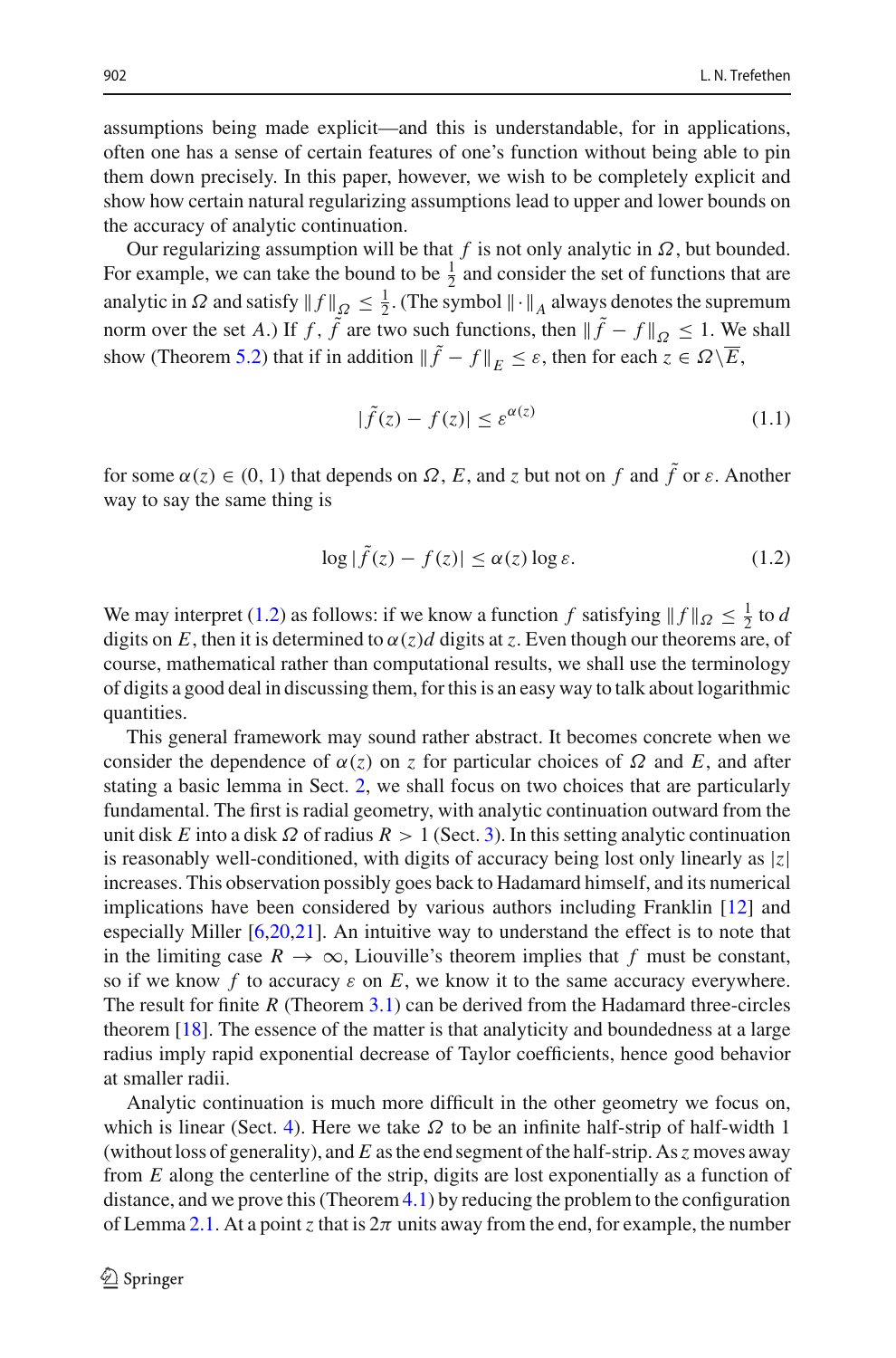of accurate digits has shrunk by a factor  $(\pi/4) \exp(\pi^2) \approx 15,000$ , so if you want to have 3 digits of accuracy at such a point, you'll need to start with 45,000 digits.

Our formulations are conformally invariant, and thus different regions  $\Omega \neq C$ can be transplanted from one to another. In particular, analytic continuation in a disk and a half-strip are essentially equivalent problems, and the reason the half-strip is exponentially more difficult than the disk is that the conformal map that relates them is an exponential. Section [5](#page-7-2) explores results for general regions (not necessarily simply connected) that follow from these observations, presenting theorems establishing the behavior asserted in the opening paragraphs of this introduction.

Along the way, we shall relate our results to numerical algorithms. Section [3](#page-3-1) presents a simple method for numerical analytic continuation in a disk that approximately achieves the bounds indicated in Theorem [3.1,](#page-3-2) based on Taylor series on the disk, and in Sect. [6](#page-8-0) we show that this method is implicit in Chebfun [\[9](#page-13-3)[,26](#page-14-2)]. An algorithm of this kind was proposed by Franklin [\[12\]](#page-13-0), and there is recent related work by Demanet and coauthors [\[4](#page-13-4)[,7\]](#page-13-5), among others. Further numerical algorithms and associated mathematical estimates for analytic continuation can be found in [\[6](#page-13-1)[,8](#page-13-6)[,13](#page-13-7)[–17](#page-13-8)[,20](#page-14-0)[,22](#page-14-3)[,23](#page-14-4)[,25](#page-14-5)[,27](#page-14-6)]. More generally, there is a large literature of numerical methods for ill-posed problems, which are often defined by partial differential or integral equations. One paper that speaks of the connection between analytic continuation and more general ill-posed problems defined by PDEs is [\[20\]](#page-14-0). It is worth noting that both Theorems [3.1](#page-3-2) and [4.1](#page-6-0) include "Conversely" assertions, which establish that in the disk and strip geometries, analytic continuation is algebraically and exponentially ill-conditioned, respectively. This implies that no numerical algorithm can de better than indicated for all functions satisfying the assumptions of the theorems, although an algorithm (such a Padé approximation and its relatives) may do better when applied to particular functions with larger regions of analyticity.

In Sect. [7](#page-9-0) we turn to the most famous algorithm of analytic continuation, which goes back to Weierstrass: marching Taylor expansions from one overlapping disk to another in a chain. We show that this method, if carried out numerically in the half-strip with a certain optimal choice of parameters, suffers exponential loss of accuracy at a rate 2*e*/π times faster than the optimal rate in a half-strip, so that if one marches  $2\pi$  units down the half-strip, the number of accurate digits is divided by  $\exp(2\pi e) \approx 26,000,000$ .

Before turning to the details, we comment on the relationship between approximation methods based on multiple derivative values at a single point, such as chain-of-disks continuation of Taylor series or Padé approximation [\[3](#page-13-9)], and methods based just on function values but at multiple points. Our formulations are of the latter form, but the two contexts are close. Thanks to the standard lemma of complex analysis known as Cauchy's estimate, knowing a function *f* on the unit disk to accuracy  $\varepsilon$  is approximately the same as knowing its Taylor coefficients  $c_k$  to accuracy  $\varepsilon$ , and more generally, if f is known to accuracy  $\varepsilon$  on the closed disk of radius r, this is approximately the same as knowing its Taylor coefficients  $c_k$  to accuracy  $\varepsilon r^{-k}$ .

Also on the theme of extrapolation from function values, we note that in practice, an algorithm will make use of a set of discrete samples rather than information on a continuum, and this could lead to further inaccuracy if the points are ill-chosen. This issue is not addressed here but is related to the contributions of [\[4](#page-13-4)[,7](#page-13-5)[,20](#page-14-0)].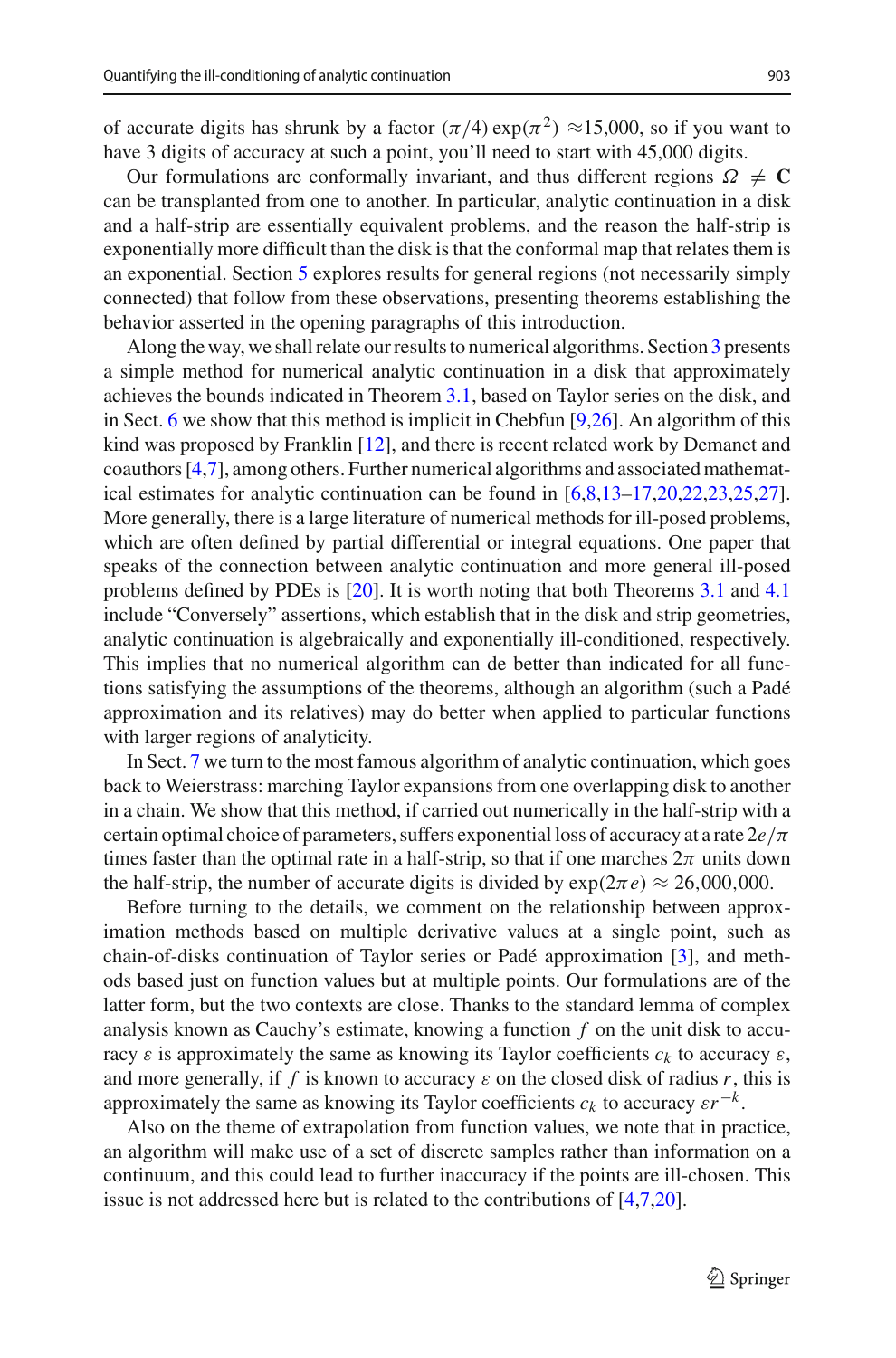#### <span id="page-3-0"></span>**2 A lemma**

Our results are based on the following lemma, the *Hadamard three-lines theorem,* a more general form of which can be found in [\[24](#page-14-7), Thm. 12.8]. Numerical algorithms for this geometry are discussed in [\[14\]](#page-13-10).

**Lemma 2.1** Let h be an analytic function in the infinite strip  $S = \{w : 0 < Re \ w < 1\}$ *with*  $||h||_S \leq 1$  *and*  $\lim_{u \downarrow 0} \sup_v |h(u + iv)| \leq \varepsilon$  *for some*  $\varepsilon \in (0, 1)$ *. Then for all*  $w \in S$ .

<span id="page-3-4"></span><span id="page-3-3"></span>
$$
\log|h(w)| \le (1 - Re\ w)\log \varepsilon, \quad i.e., \quad |h(w)| \le \varepsilon^{1 - Re\ w}.\tag{2.1}
$$

*Conversely, for any*  $\varepsilon \in (0, 1)$ *, there is a function h satisfying the given conditions for which the inequalities*  $(2.1)$  *hold as equalities for all z with*  $0 < Re\ z < 1$ *.* 

*Proof* We begin by noting that without loss of generality, we may suppose that *h* is analytic on the closed set  $\overline{S}$ . If not, we could restrict attention to a smaller domain  $\delta \leq \text{Re } w \leq 1 - \delta \text{ for } \delta < 0$  and then take the limit  $\delta \to 0$ .

Set  $v = -\log \varepsilon$ , implying  $e^{-v} = \varepsilon$ . The function  $e^{-vw}h(w)$  is analytic in  $\overline{S}$  and bounded in absolute value by  $\varepsilon$  for Re  $w = 0$  and also for Re  $w = 1$ . Therefore, by the maximum modulus principle as qualified in the next paragraph, it is bounded by  $\varepsilon$ for all  $w \in \overline{S}$ . Thus  $|h(w)| \leq \varepsilon e^{vRe} = e^{(1-Re) \log \varepsilon}$ , as required.

The qualification just mentioned is that the maximum modulus principle does not apply to arbitrary functions on an unbounded domain with a gap in the boundary at  $\infty$ . However, this function is known to be bounded in an infinite strip, and in such a situation, according to a Phragmén–Lindelöf theorem [\[18](#page-13-2), Thm. 18.1.4], the maximum modulus principle applies after all.

For the converse, it is enough to consider the function  $h(w) = \varepsilon e^{vw}$ .

#### <span id="page-3-1"></span>**3 Analytic continuation in a disk**

Figure [1](#page-4-0) shows our first fundamental geometry, one that has been considered by a number of authors. We take *E* to be the closed unit disk and  $\Omega$  as the open disk of radius  $R > 1$ . As always, our concern is obtaining bounds on  $|g(z)|$ ,  $z \in \Omega \backslash E$ , for an analytic function  $g = \tilde{f} - f$  satisfying  $||g||_{Q} \le 1$  and  $||g||_{E} \le \varepsilon$ . Here is the result, essentially the *Hadamard three-circles theorem*, with  $\|\cdot\|_r$  denoting the supremum norm over  $\{z : |z| < r\}.$ 

<span id="page-3-2"></span>**Theorem 3.1** *Given R* > 1*, let g be analytic in*  $\Omega = \{z \in \mathbb{C} : |z| < R\}$  *with*  $||g||_R \leq 1$ *and*  $||g||_1 \leq \varepsilon \in (0, 1)$ *. Then for any z with*  $1 < |z| < R$ *,* 

<span id="page-3-5"></span>
$$
\log|g(z)| \le \alpha(z) \log \varepsilon, \quad i.e., \quad |g(z)| \le \varepsilon^{\alpha(z)}, \tag{3.1}
$$

*where*

<span id="page-3-6"></span>
$$
\alpha(z) = 1 - \frac{\log|z|}{\log R}.\tag{3.2}
$$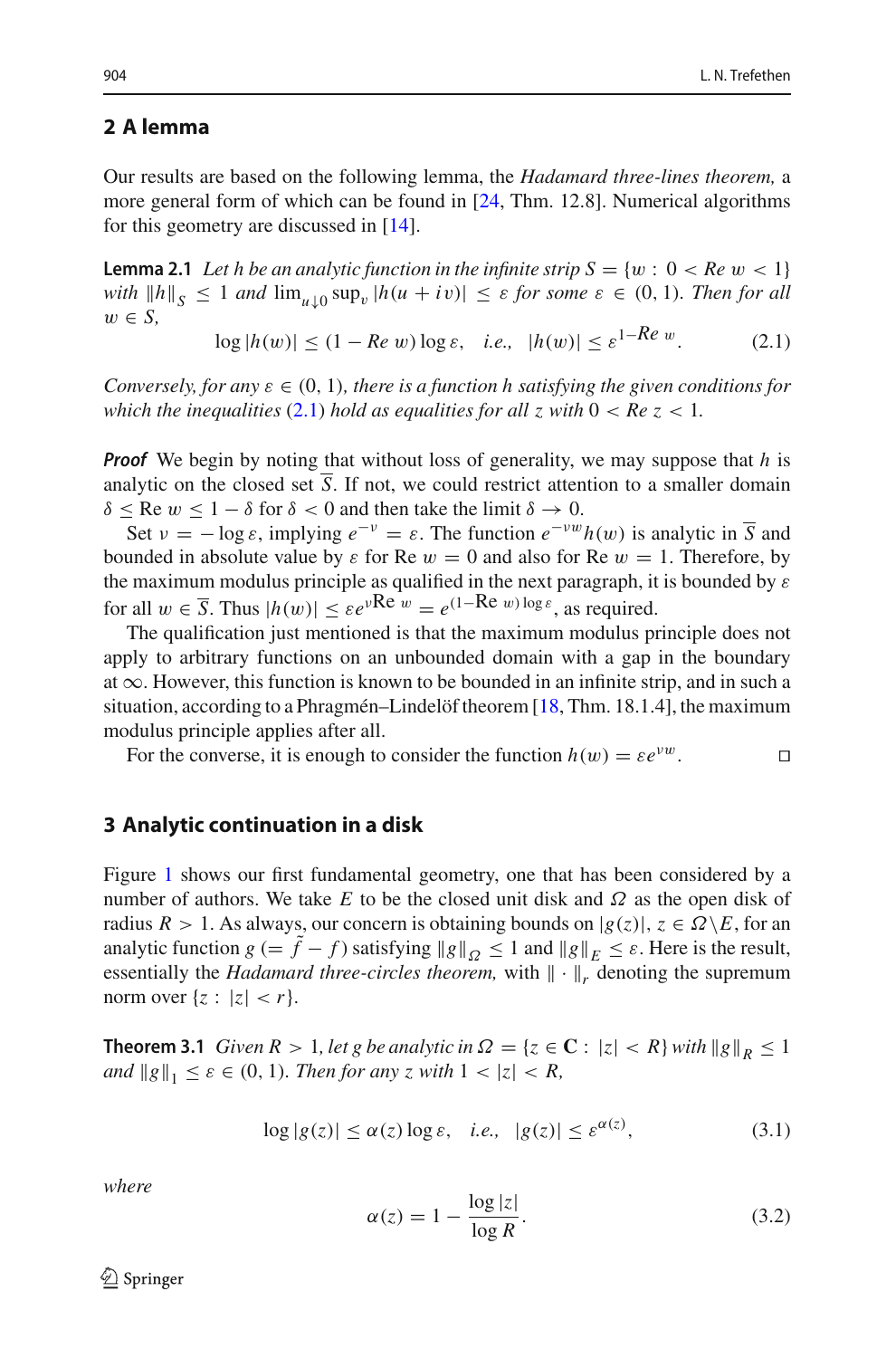

<span id="page-4-0"></span>*Conversely, for an infinite sequence of values* ε *converging to* 0*, there are functions g satisfying the given conditions for which the inequalities* [\(3.1\)](#page-3-5) *hold as equalities for all*  $z$  *with*  $1 < |z| < R$ .

*Proof* As in the proof of Lemma [2.1,](#page-3-3) we begin by noting that without loss of generality, we may suppose that *g* is analytic in the closed domain  $|z| \leq R$ . We transplant the problem to the infinite strip  $\overline{S}$  of the last section by defining  $h(w) = g(z)$  for  $z = R^w = e^{w \log R}$ , hence  $w = \log z / \log R$  (it doesn't matter which branch of  $\log z$ is used, as they all lead to the same estimate). By the lemma, we have  $log |g(z)| \le$  $(1 - \text{Re } w) \log \varepsilon = (1 - \log |z| / \log R) \log \varepsilon$ , as claimed.

For the converse result, consider  $g(z) = (z/R)^n$  with  $n = -\log \varepsilon / \log R$ . For an infinite sequence of values  $\varepsilon \to 0$ , *n* is an integer, and in these cases *g* is an analytic function with the required properties function with the required properties. 

In words, we can describe Theorem [3.1](#page-3-2) as follows. If *f* is known to *d* digits for  $|z| \leq 1$ , the number of digits determined for  $|z| = r$  diminishes to 0 as  $r \to R$ ; as a function of log *r*, the loss of digits is linear. At  $r = \sqrt{R}$ , for example, *f* is determined to  $d/2$  digits.

It is easy to outline an algorithm for analytic continuation, based on a finite Taylor series of length  $n \approx -\log \varepsilon / \log R$ , that achieves approximately the accuracy promised in Theorem [3.1.](#page-3-2) From approximate values for  $|z| = 1$  with error at most  $\varepsilon$  of a function *f* with  $||f||_{\Omega} \le \frac{1}{2}$ , we compute approximations  $\tilde{c}_k \approx c_k$  to the Taylor coefficients  $\{c_k\}$  of f for  $0 \le k \le n$  with  $|\tilde{c}_k - c_k| \le \varepsilon$ . That this is possible follows from Cauchy's estimate applied on the circle  $|z| = 1$ ; in practice, we sample f on a grid of  $N \gg n$  roots of unity and use the Fast Fourier Transform [\[2](#page-13-11)]. By Cauchy's estimate applied now for  $|z| = R$ , the Taylor coefficients of *f* satisfy  $|c_k| \leq \frac{1}{2}R^{-k}$ . If we define

<span id="page-4-1"></span>
$$
\tilde{f}(z) = \sum_{k=0}^{n} \tilde{c}_k z^k,
$$
\n(3.3)

then we have

$$
\tilde{f}(z) - f(z) = \sum_{k=0}^{n} (\tilde{c}_k - c_k) z^k - \sum_{k=n+1}^{\infty} c_k z^k,
$$

 $\mathcal{L}$  Springer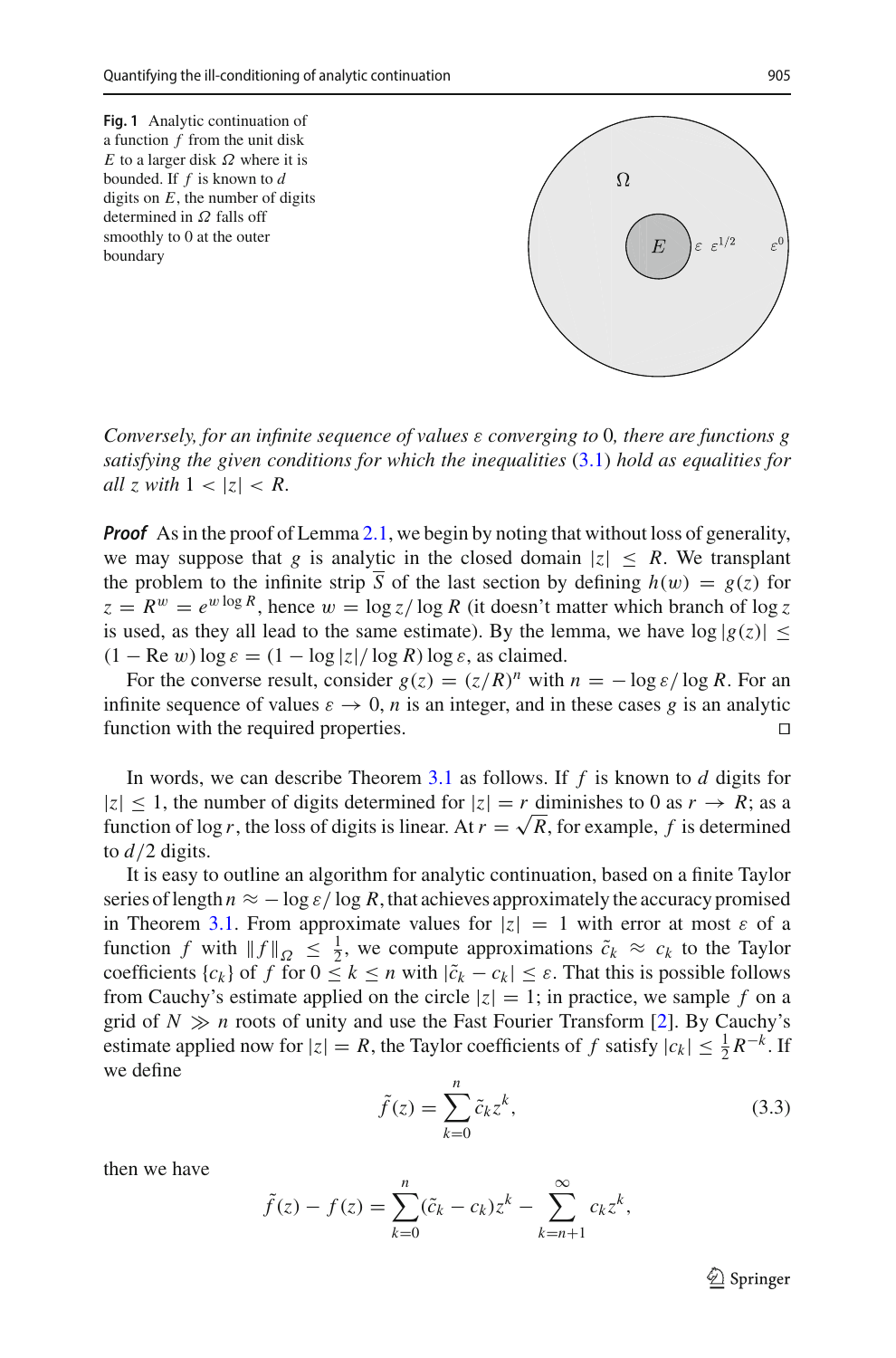$$
\varepsilon_{---} \varepsilon_{---}^{\varepsilon_{0.1}} - \varepsilon_{---}^{\varepsilon_{0.01}} - \varepsilon_{---}^{\varepsilon_{0.001}} - \varepsilon_{---}^{\varepsilon_{0.001}} - \varepsilon_{---}^{\varepsilon_{0.0001}} - \varepsilon_{---}^{\varepsilon_{---}} - \varepsilon_{---}^{\varepsilon_{---}} - \varepsilon_{---}^{\varepsilon_{---}} - \varepsilon_{---}^{\varepsilon_{---}} - \varepsilon_{---}^{\varepsilon_{---}} - \varepsilon_{---}^{\varepsilon_{---}} - \varepsilon_{---}^{\varepsilon_{---}} - \varepsilon_{---}^{\varepsilon_{---}} - \varepsilon_{---}^{\varepsilon_{---}} - \varepsilon_{---}^{\varepsilon_{---}} - \varepsilon_{---}^{\varepsilon_{---}} - \varepsilon_{---}^{\varepsilon_{---}} - \varepsilon_{---}^{\varepsilon_{---}} - \varepsilon_{---}^{\varepsilon_{---}} - \varepsilon_{---}^{\varepsilon_{---}} - \varepsilon_{---}^{\varepsilon_{---}} - \varepsilon_{---}^{\varepsilon_{---}} - \varepsilon_{---}^{\varepsilon_{---}} - \varepsilon_{---}^{\varepsilon_{---}} - \varepsilon_{---}^{\varepsilon_{---}} - \varepsilon_{---}^{\varepsilon_{---}} - \varepsilon_{---}^{\varepsilon_{---}} - \varepsilon_{---}^{\varepsilon_{---}} - \varepsilon_{---}^{\varepsilon_{---}} - \varepsilon_{---}^{\varepsilon_{---}} - \varepsilon_{---}^{\varepsilon_{---}} - \varepsilon_{---}^{\varepsilon_{---}} - \varepsilon_{---}^{\varepsilon_{---}} - \varepsilon_{---}^{\varepsilon_{---}} - \varepsilon_{---}^{\varepsilon_{---}} - \varepsilon_{---}^{\varepsilon_{---}} - \varepsilon_{---}^{\varepsilon_{---}} - \varepsilon_{---}^{\varepsilon_{---}} - \varepsilon_{---}^{\varepsilon_{---}} - \varepsilon_{---}^{\varepsilon_{---}} - \varepsilon_{---}^{\varepsilon_{---}} - \varepsilon_{---}^{\varepsilon_{---}} - \varepsilon_{---}^{\varepsilon_{---}} - \varepsilon_{---}^{\varepsilon_{---}} - \varepsilon_{---}^{\varepsilon_{---}} - \varepsilon_{---}^{\varepsilon_{---}}
$$

<span id="page-5-1"></span>**Fig. 2** Analytic continuation of a bounded function *f* along the centerline of an infinite half-strip *H* of half-width 1. The number of digits determined falls off exponentially with distance from the data, reducing by a factor of 10 each time *x* increases by  $(2/\pi)$  log  $10 \approx 1.47$ 

implying

$$
|\tilde{f}(z) - f(z)| \leq \sum_{k=0}^{n} \varepsilon |z|^k + \frac{1}{2} \sum_{k=n+1}^{\infty} (|z|/R)^k.
$$

Our choice  $n \approx -\log \varepsilon / \log R$  implies  $\varepsilon \approx R^{-n}$ , and thus these two sums are both of size on the order of  $(|z|/R)^n$ . We therefore achieve, as required,

$$
|\tilde{f}(z) - f(z)| \approx (R/|z|)^{-n} = R^{-\alpha(z)n} \approx \varepsilon^{\alpha(z)},
$$

with the equality in the middle holding since the definition [\(3.2\)](#page-3-6) implies  $R^{\alpha(z)} = R/|z|$ .

In the algorithm just described, the regularization occurred when we took the series [\(3.3\)](#page-4-1) to be finite rather than infinite. In this geometry, the ill-posedness of analytic continuation resides in the fact that as  $k \to \infty$ , powers  $z^k$  have unbounded discrepancies of absolute value between one radius |*z*| and another. For a fascinating analysis of the implications of such behavior in the context of computation of Taylor coefficients, see [\[5\]](#page-13-12). The importance of truncating a series for numerical analytic continuation was recognized at least as early as [\[19](#page-13-13)], and a detailed error analysis of an algorithm with this flavor can be found in [\[12](#page-13-0)].

We have described the algorithm as a process for working with a function known to accuracy  $\varepsilon$  on the unit disk. One way to obtain such data is to take Taylor polynomials of *f* of successively higher degrees (in exact arithmetic), in which case [\(3.1\)](#page-3-5) amounts to the statement that the convergence of Taylor polynomials to  $f(z)$  for  $|z| < R$  is exponential at a rate of order  $(|z|/R)^n$ .

#### <span id="page-5-0"></span>**4 Analytic continuation in a half-strip**

Our second fundamental geometry is shown in Fig. [2.](#page-5-1) Now *E* is the complex interval  $(-i, i)$  and  $\Omega$  is the half-strip *H* of points  $z = x + iy$  with  $x > 0, -1 < y < 1$ . Our aim is to analytically continue a function *f* from the end segment of the strip to real positive values *x*.

To apply Lemma [2.1](#page-3-3) in this geometry, we need to map *H* conformally to the infinite strip *S* of Sect. [2](#page-3-0) in such a way that the corner points  $z = \pm i$  map to the infinite vertices  $w = \pm i \infty$  and  $z = \infty$  maps to  $w = 1$ . We can construct such a map by composing three simpler maps. First,  $u = \sinh(\pi z/2)$  maps *H* to the right halfplane with distinguished points  $\pm i$  and  $\infty$ . Next,  $v = (i - u)/(i + u)$  maps the right half-plane to the upper half-plane with distinguished points 0,  $\infty$ , and  $-1$ . Finally,  $w = (-i/\pi) \log v$  maps the upper half-plane to *S* as required. Combining these steps,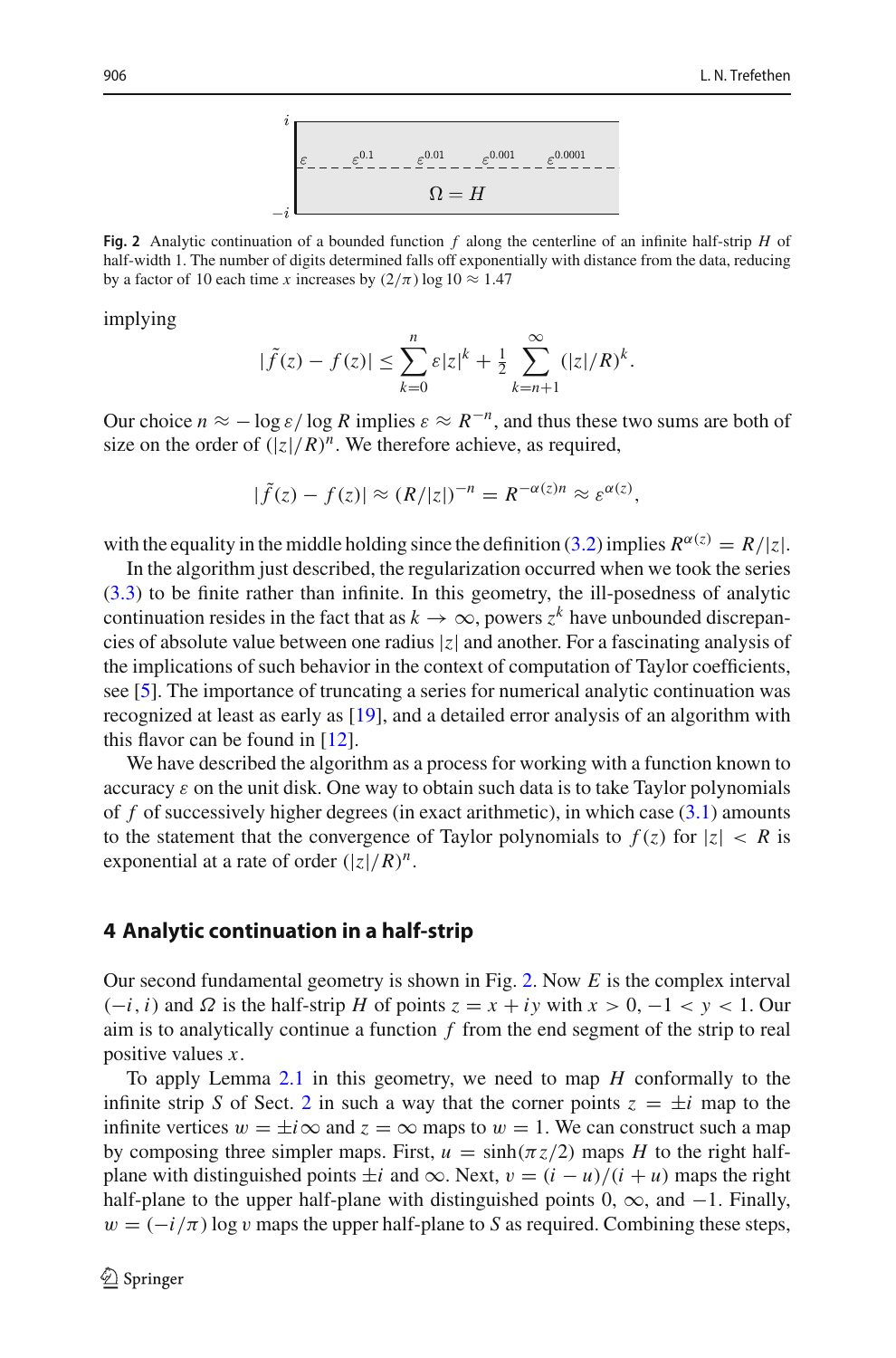we find that the map from the half-strip *H* in the *z*-plane to the infinite strip *S* in the  $w$ -plane is given by

<span id="page-6-2"></span>
$$
w = -\frac{i}{\pi} \log \left( \frac{i - \sinh(\pi z/2)}{i + \sinh(\pi z/2)} \right) = \frac{2i}{\pi} \log \left( \frac{1 - i \exp(\pi z/2)}{-i + \exp(\pi z/2)} \right). \tag{4.1}
$$

The properties of this map are such as to reveal that analytic continuation into a half-strip where a function is known to be bounded, while possible in principle, is so ill-conditioned as to be generally infeasible in practice. Instead of digits of accuracy being lost linearly, they are lost exponentially, as emphasized in Fig. [2.](#page-5-1) To see how this comes about, consider the situation in which *z* is a real number  $x > 0$ . The leading terms in the asymptotics for  $u$ ,  $v$ , and  $w$  for large  $x$  give us

<span id="page-6-1"></span>
$$
u \sim \frac{1}{2}e^{\pi x/2}, \quad v \sim -1 + 4ie^{-\pi x/2}, \quad w \sim 1 - \frac{4}{\pi}e^{-\pi x/2}.
$$
 (4.2)

Since  $w$  is exponentially close to 1, Lemma [2.1](#page-3-3) implies that the number of digits of accuracy will be multiplied by an exponentially small factor  $\sim$ (4/π) exp( $-\pi x/2$ ). A more careful analysis sharpens [\(4.2\)](#page-6-1) to

<span id="page-6-3"></span>
$$
\frac{4}{\pi}e^{-\pi x/2} - \left(\frac{4}{\pi} - 1\right)e^{-\pi x} \le 1 - w \le \frac{4}{\pi}e^{-\pi x/2} \quad (x \ge 0), \tag{4.3}
$$

<span id="page-6-0"></span>from which we get the following theorem:

**Theorem 4.1** *Let g be analytic in the half-strip H with*  $\|g\|_H \leq 1$  *and*  $\|g\|_F \leq \varepsilon$  *for some*  $\varepsilon \in (0, 1)$ *. Then for any*  $x > 0$ *,* 

$$
\log|g(x)| \le \alpha(x) \log \varepsilon, \quad i.e., \quad |g(x)| \le \varepsilon^{\alpha(x)}, \tag{4.4}
$$

*where*

$$
\alpha(x) = \frac{4}{\pi} e^{-\pi x/2} - \left(\frac{4}{\pi} - 1\right) e^{-\pi x}.
$$
 (4.5)

*Conversely, for any*  $\varepsilon \in (0, 1)$ *, there is a function g satisfying the given conditions for which, for all*  $x \geq 0$ *,* 

$$
\log|g(x)| \ge \beta(x) \log \varepsilon, \quad i.e., \quad |g(x)| \ge \varepsilon^{\beta(x)}, \tag{4.6}
$$

*with*

$$
\beta(x) = \frac{4}{\pi} e^{-\pi x/2}.
$$
\n(4.7)

*Proof* This follows from Lemma [2.1](#page-3-3) by the conformal transplantation [\(4.1\)](#page-6-2), using the bounds  $(4.3)$ .

 $\bigcirc$  Springer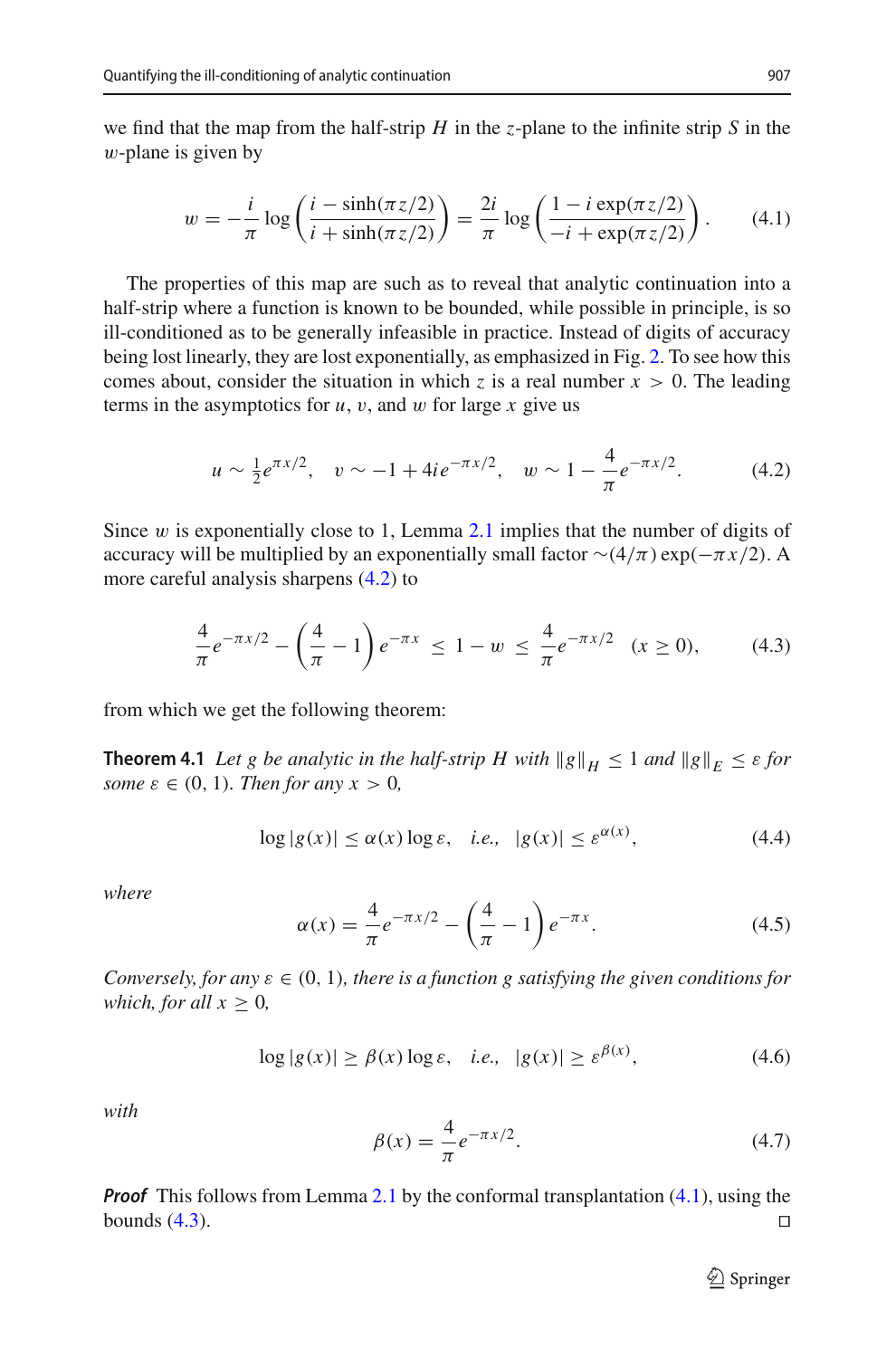#### <span id="page-7-2"></span>**5 General geometries**

For more general geometries than the disk or the half-strip, let us now justify the claims made in the introduction. First is the ill-posedness statement of the opening paragraph, which as usual we formulate as an assertion about an analytic function  $g = f - f$ . Essentially this result is stated in words on p. 348 of [\[21](#page-14-1)].

<span id="page-7-0"></span>**Theorem 5.1** *Let* Ω *be a connected open region of the complex plane* **C** *and let E be a bounded nonempty continuum in*  $\overline{\Omega}$  *whose closure*  $\overline{E}$  *does not enclose any points of*  $\Omega\setminus\overline{E}$ . Let g be an analytic function in  $\Omega\cup E$  satisfying  $\|g\|_F\leq \varepsilon$  for some  $\varepsilon > 0$ . *This condition implies no bounds whatsoever on the value of g at any point*  $z \in \Omega \backslash \overline{E}$ .

*Proof* Given  $z \in \Omega \setminus \overline{E}$  and a complex number *M*, we shall show there is a polynomial *p* such that  $||p||_F \leq \varepsilon$  and  $p(z) = M$ . Let  $\tilde{E}$  denote the compact set consisting of  $\overline{E}$  together with all points enclosed by this set; thus the complement of  $\tilde{E}$  in the complex plane is connected. By assumption,  $z \notin \tilde{E}$ . According to Runge's theorem [\[24,](#page-14-7) Thm. 13.7], there is a polynomial *q* such that  $||q||_{\tilde{E}} \le \varepsilon/2$ and  $|q(z) - M| \leq \varepsilon/2$ . Now define  $p(\zeta) = q(\zeta) + M - q(z)$ . We readily verify  $p(z) = M$  and  $|p(\zeta)| \le |q(\zeta)| + |M - q(z)| \le \varepsilon$  for all  $\zeta \in E$ .

<span id="page-7-1"></span>The well-posedness statement of the introduction is  $(1.1)$ , which we formulate as follows. A similar result can be found as Lemma 1 of [\[21](#page-14-1)].

**Theorem 5.2** *Let* Ω*, E,* ε*, and g be as in Theorem [5.1,](#page-7-0) but now with g additionally satisfying*  $\|g\|_Q \leq 1$ , and let z be a point in  $\Omega \setminus \overline{E}$ . Assume that the boundary of E *is piecewise smooth (a finite union of smooth Jordan arcs). Then there is a number*  $\alpha \in (0, 1)$ *, independent of g though not of z, such that for all*  $\varepsilon > 0$ *,* 

<span id="page-7-3"></span>
$$
|g(z)| \le \varepsilon^{\alpha(z)}.\tag{5.1}
$$

*Proof* Let Γ be a smooth open arc in Ω connecting a point *e* in the boundary of *E*, which will necessarily belong to  $\Omega$ , to *z*. For a sufficiently small  $\delta > 0$ , the intersection of the open  $\delta$ -neighborhood of  $\Gamma$  with  $\Omega$  is a simply-connected region  $J$ in Ω with *z* in its interior and a piecewise smooth boundary, a portion of *E* making up part of this boundary. By a conformal map, we may transplant *J* to the domain of Fig. [2,](#page-5-1) whereupon Theorem [4.1](#page-6-0) provides a suitable (if typically very pessimistic) value of  $\alpha$ .

Theorem [5.2](#page-7-1) asserts that analytic continuation in the presence of a boundedness condition is a well-posed problem in the sense that there is a unique solution depending continuously on the data, but this does not mean that its condition number is finite. A finite condition number would correspond to  $|g(z)|$  shrinking linearly with  $\varepsilon$ , that is, to a value  $\alpha = 1$  in [\(5.1\)](#page-7-3), or more generally to the bound

<span id="page-7-4"></span>
$$
|g(z)| \le C\varepsilon \tag{5.2}
$$

<span id="page-7-5"></span>as  $\varepsilon \to 0$  for some constant C depending on *z* but not *g*. But Theorem [5.2](#page-7-1) only gives  $\alpha$  < 1, and in fact, we now show that  $\alpha = 1$  cannot occur except in trivial cases with  $\overline{\Omega} = \mathbf{C}$ .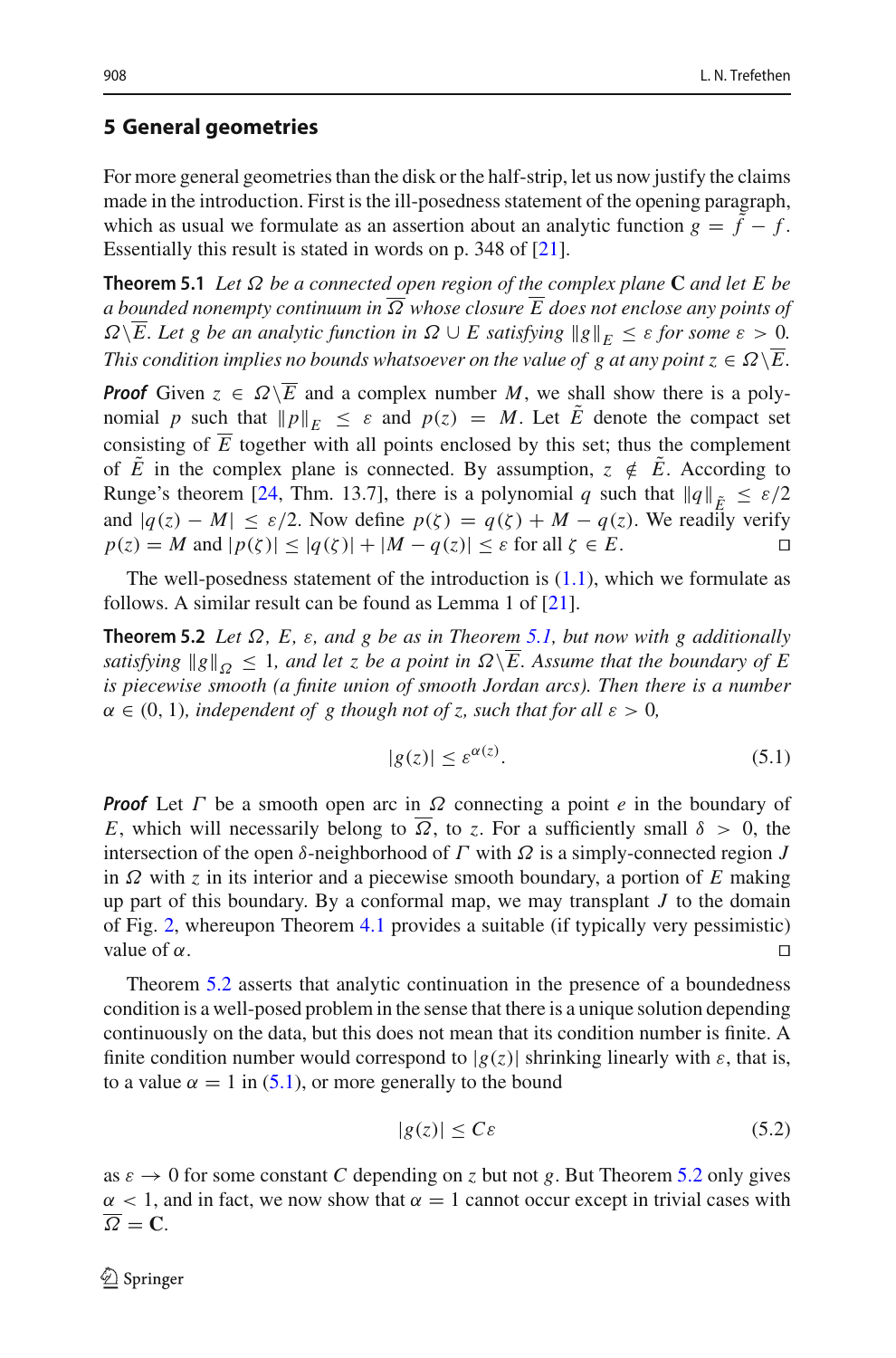**Theorem 5.3** *Under the circumstances of Theorem* [5.2](#page-7-1)*, a bound of the form* [\(5.2\)](#page-7-4) *can never hold unless*  $\overline{\Omega}$  *is the whole complex plane* **C***.* 

*Proof* If  $\Omega$  is all of **C**, we may be in the trivial situation mentioned in the introduction, where Liouville's theorem implies that *g* is constant. (This will be true, for example, if  $\Omega$  consists of **C** with a finite set of points removed. It won't be true if  $\Omega$  consists of **C** with some arcs removed.) On the other hand suppose there is a point  $z_0 \in \mathbb{C}$ disjoint from  $\overline{\Omega}$ . Then there is a closed disk  $\Delta$  about  $z_0$  that is disjoint from  $\overline{\Omega}$ . By the conformal map  $1/(z - z_0)$ , we may transplant the problem so that  $\Omega$  and E are bounded. For any  $z \in \Omega \backslash \overline{E}$ , as in the proof of Theorem [5.1,](#page-7-0) Runge's theorem ensures that there is a polynomial *p* such that  $p(z) = 0$  and Re  $p(\zeta) \le -1$  for all  $\zeta \in E$ . Choose  $M > 0$  such that Re  $p(\zeta) \leq M$  for all  $\zeta \in \Omega$ . Then  $q(z) = p(z) - M$  has real parts  $\leq -(1 + M)$  for  $\zeta \in E$ ,  $-M$  at *z*, and  $\leq 0$  for  $\zeta \in \Omega$ . Given  $\varepsilon \in (0, 1)$ , define  $g(\zeta) = \exp[\log(\varepsilon)(-q(\zeta))/(1+M)]$ . Then  $||g||_{Q} \le 1$  and  $||g||_{E} \le \varepsilon$ , but  $|g(z)| = \varepsilon^{M/(M+1)}$ . This contradicts [\(5.2\)](#page-7-4).

Together, Theorems [5.2](#page-7-1) and [5.3](#page-7-5) assert that analytic continuation with a boundedness condition in a nontrivial region is always well-posed but always has an infinite condition number. These observations echo the results of Miller in [\[21](#page-14-1)], though he did not express them in terms of the condition number.

#### <span id="page-8-0"></span>**6 Analytic continuation in Chebfun**

This project sprang from work with Chebfun, a software system for numerical computing with functions [\[9\]](#page-13-3). In its basic mode of operation, Chebfun works with smooth functions on an interval that without loss of generality we may take to be  $[-1, 1]$ . Chebfun represents each function to  $\approx$  16 digit precision by a polynomial in the form of a finite Chebyshev series, and early in the project, it was realized that the same series could be used for evaluation at complex points off the interval.

Figure [3](#page-9-1) illustrates this effect for the function  $f(x) = \log(1+x^2)$ , which has branch points at  $x = \pm i$ . By an adaptive process described in [\[1\]](#page-13-14), the Chebfun command  $p =$ chebfun('log(1+x2)') constructs a polynomial *p* that matches *f* on  $[-1, 1]$ with a maximal error of about  $2^{-51} \approx 4.44 \times 10^{-16}$ ; the degree of *p* for this example is 38. Typing  $p(0)$  to evaluate the polynomial at  $x = 0$ , for example, returns the value  $5.5 \times 10^{-17}$ , accurate to more than 16 digits. What is interesting is that typing  $p(i/2)$  also gives an accurate value:  $-0.2876820630$ , as compared with the true value  $log(0.75) \approx -0.2876820725$ . How can we explain this?

In fact, Chebfun is carrying out the Chebyshev analogue of the algorithm of Sect. [3:](#page-3-1) it computes a finite sequence of Chebyshev series coefficients, then uses these coefficients to define an approximation  $p = \tilde{f}$ . Instead of working outward from the unit disk *E* to larger disks, it is working outward from the unit interval *E* to so-called Bernstein ellipses, whose algebra is defined by a transplantation of the results of Sect. [3](#page-3-1) by the Joukowski map  $(z + z^{-1})/2$ . For details, see [\[26](#page-14-2)], particularly the discussions of the "Chebfun ellipse" and the command plotregion. According to Theorem [3.1](#page-3-2) as transplanted from disks to ellipses, we can expect the number of accurate digits to fall off smoothly, and Fig. [3](#page-9-1) shows that this is just what is observed.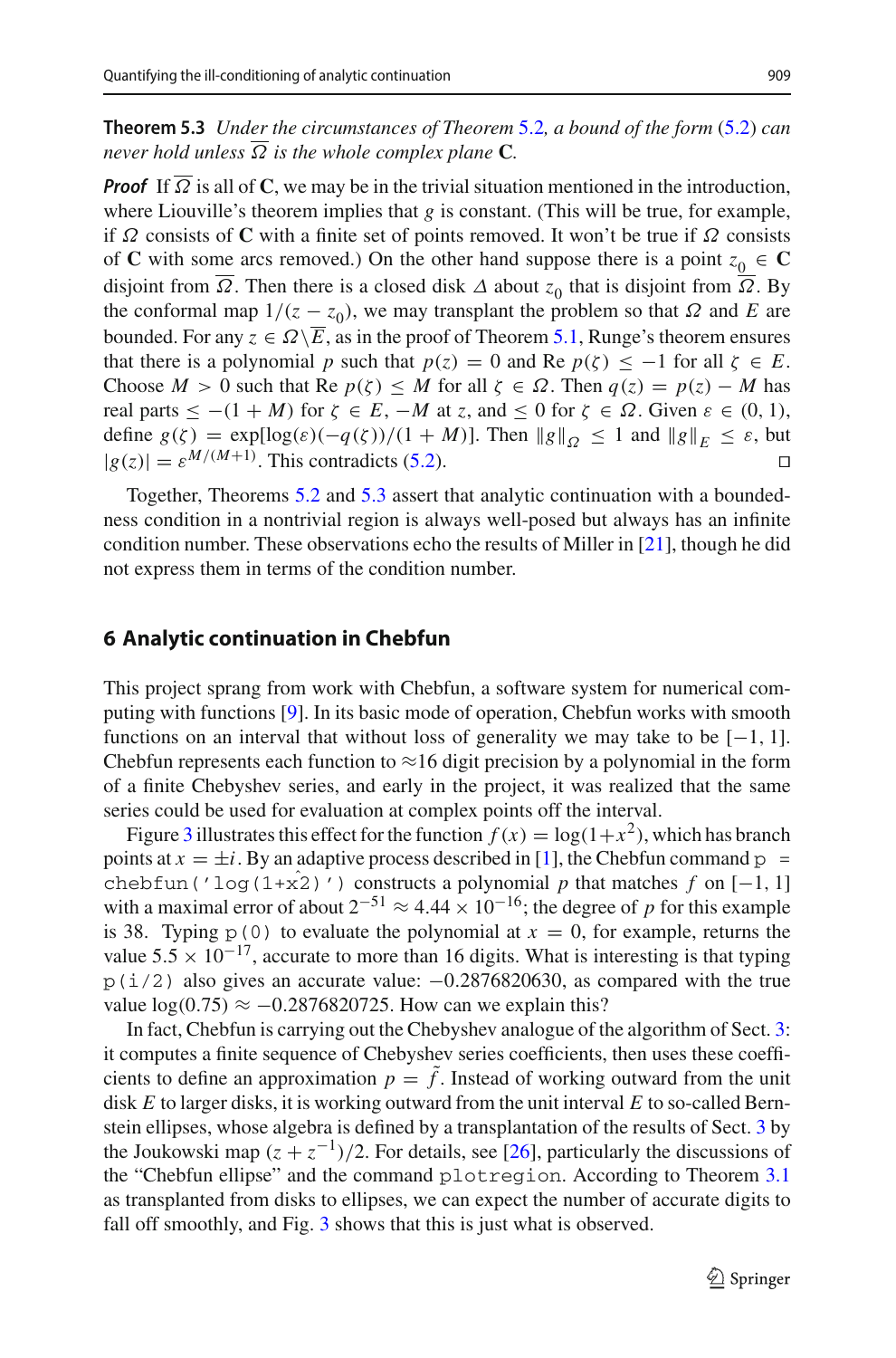

<span id="page-9-1"></span>**Fig. 3** Chebfun implicitly carries out analytic continuation within a Bernstein ellipse bounded approximately by the nearest complex singularity of a function *f* defined on a real interval. For the function  $f(x) = \log(1 + x^2)$  defined on [−1, 1], the thick outer curve shows the "Chebfun ellipse" estimate of the region of analyticity plotted by plottegion and the inner curves are contour lines corresponding to errors  $|f(x) - p(x)| = 10^{-2}$ ,  $10^{-4}$ , ...,  $10^{-14}$  (from the outside in), where p is the Chebfun approximation, a polynomial of degree 38. The dots mark the actual branch points of *f*

In this example it is interesting to note that the accuracy achieved by Chebfun matches the prediction based on the assumption that the function is analytic only in the Bernstein ellipse, even though  $\log(1+x^2)$  can in fact be extended analytically to the whole complex plane minus two slits. The explanation is that polynomial expansions on an interval truly have their limitations. To take advantage of analyticity in different domains one must move beyond algorithms based on polynomials.

Analytic continuation in a region bounded by an ellipse is mentioned as Example 3 of [\[12\]](#page-13-0), and a detailed analysis of algorithms in this geometry is presented in [\[7](#page-13-5)]. Results for ellipses analogous to those of [\[5\]](#page-13-12) for disks can be found in [\[28](#page-14-8)].

#### <span id="page-9-0"></span>**7 Analytic continuation by a chain of disks**

The classic idea for analytic continuation, going back to Weierstrass, involves a succession of Taylor expansions, each with its own disk of convergence. In principle, this procedure enables one to track a function along any path where it is analytic, and we recommend the beautifully illustrated discussion in Section 3.6 of Wegert's *Visual Complex Functions* [\[29\]](#page-14-9). For inexact function data, however, the method is far from promising. There is a small literature on numerical realizations, and a memorable contribution is a 1966 paper by Henrici in which the necessary transformations of series coefficients are formulated in terms of matrix multiplications; see [\[16](#page-13-15)] or [\[17,](#page-13-8) sec. 3.6].

To analyze this idea quantitatively, the simplest setting is a channel, essentially the same as the half-strip of Sect. [4.](#page-5-0) Specifically, consider the finite-length "stadium" *G* shown in Fig. [4.](#page-10-0) Given  $L > 0$ , this is the strip of half-width 1 extending from  $x = 0$  to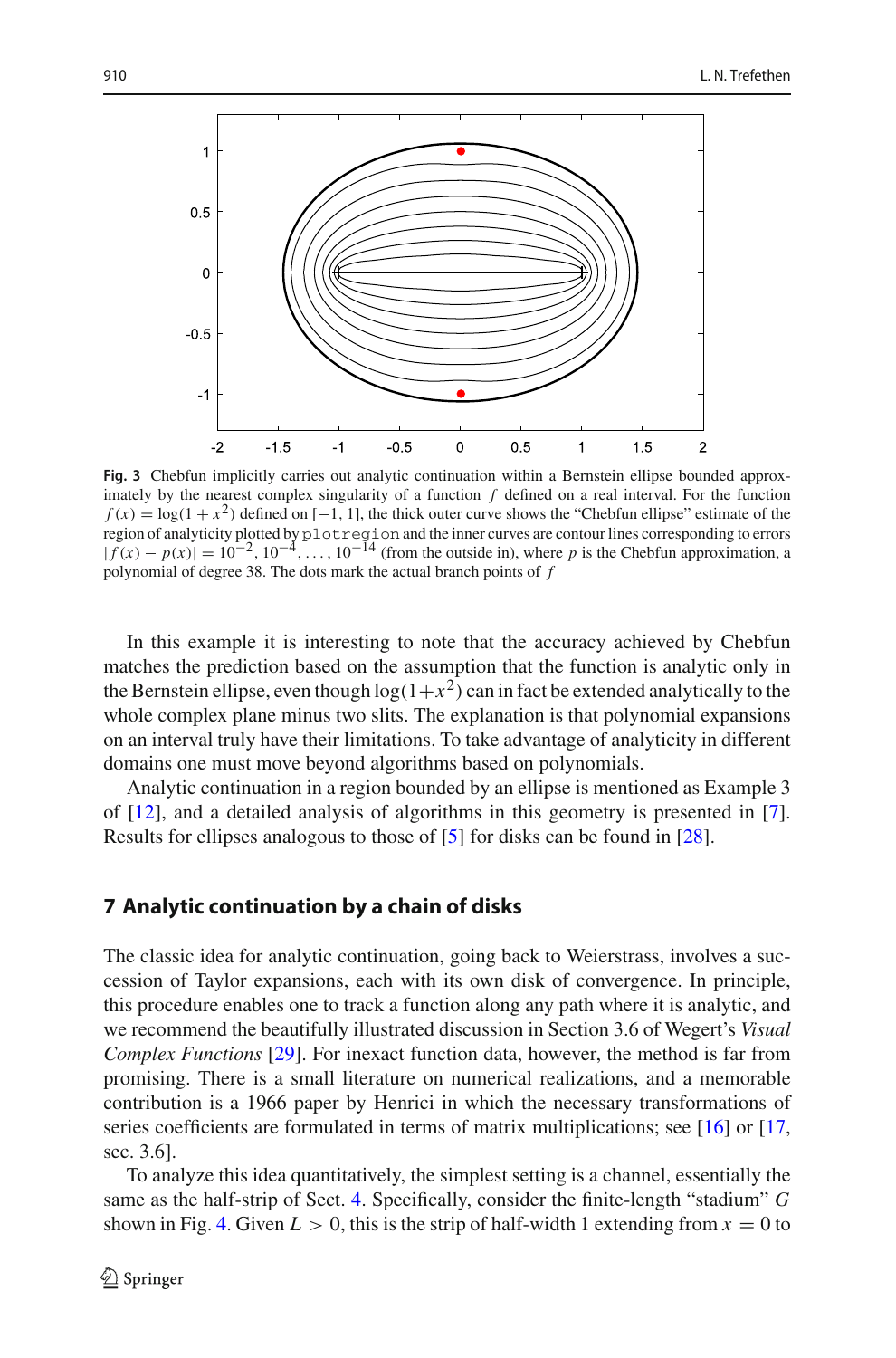

<span id="page-10-0"></span>**Fig. 4** Chain-of-disks analytic continuation of a function *f* along a channel *G* of half-width 1 where it is assumed to be bounded and analytic. One starts with *f* known to accuracy  $\varepsilon_0 = \varepsilon$  in the shaded disk  $D_0^{(r)}$ of radius *r* about  $x_0 = 0$ ; this is then used to construct an expansion to accuracy  $\varepsilon_1$  in the next shaded disk about  $x_1 = h$ , and so on. The best accuracy is achieved with  $r = 1/e$  and  $h \rightarrow 0$ , with the number of accurate digits diminishing at the rate exp(−*ex*)

 $x = L$  together with half-disks of radius 1 at each end. For some  $n > 0$  and  $r \in (0, 1)$ , we define  $h = L/n$  and

$$
x_k = kh, \ D_k = \{z : |z - x_k| < 1\}, \ D_k^{(r)} = \{z : |z - x_k| < r\} \tag{7.1}
$$

<span id="page-10-5"></span>for  $0 \leq k \leq n$ . We assume *n* is large enough so that  $h < 1 - r$ .

**Theorem 7.1** *With the definitions of the last paragraph, let f be analytic in G with*  $||f||_G$  ≤ 1 *and let f<sub>k</sub> be analytic in*  $D_k$  *with*  $||f_k||_{D_k}$  ≤ 1, 0 ≤ k ≤ n − 1*. Assume*  $r < 1/2$  *and*  $h < 1/4$ *. Given*  $\varepsilon \in (0, 1)$ *, define* 

<span id="page-10-4"></span>
$$
\varepsilon_k = \varepsilon^{\exp(-\tilde{e}x_k)}, \quad \tilde{e} = \frac{1+2h}{r\log(1/r)}.\tag{7.2}
$$

*If*

<span id="page-10-2"></span>
$$
||f_0 - f||_{D_0^{(r)}} \le \varepsilon_0
$$
\n(7.3)

*and*

<span id="page-10-3"></span>
$$
||f_k - f_{k-1}||_{D_k^{(r)}} \le \varepsilon_k, \quad 1 \le k \le n-1,
$$
\n(7.4)

*then for all sufficiently small choices of* ε*,*

<span id="page-10-1"></span>
$$
||f_{k-1} - f||_{D_k^{(r)}} \le \varepsilon_k, \quad 1 \le k \le n. \tag{7.5}
$$

*Proof* We proceed by induction on *k* in [\(7.5\)](#page-10-1). The case  $k = 1$  follows from [\(7.3\)](#page-10-2) by Theorem [3.1](#page-3-2) (rescaled by a factor  $R = 1/r$ ). Consider step  $k + 1$ , assuming [\(7.5\)](#page-10-1) has been established for previous steps. Combining [\(7.4\)](#page-10-3) and [\(7.5\)](#page-10-1) gives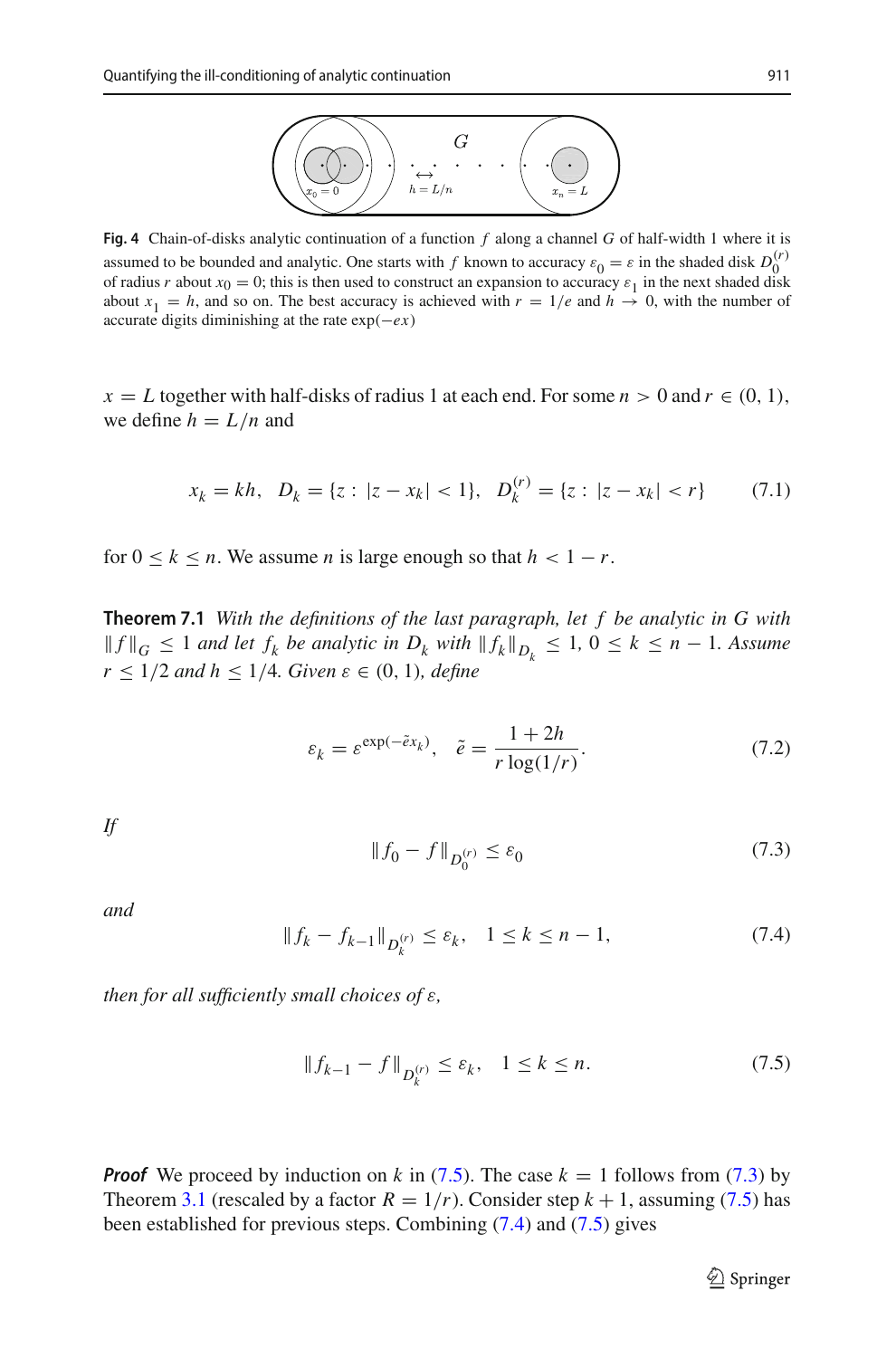<span id="page-11-0"></span>
$$
||f_k - f||_{D_k^{(r)}} \le 2\varepsilon_k. \tag{7.6}
$$

By Theorem [3.1](#page-3-2) (with the same rescaling as before),  $(7.6)$  implies

$$
\|f_k - f\|_{D_{k+1}^{(r)}} \le (2\varepsilon_k)^{\alpha}, \quad \alpha = 1 - \frac{\log(1 + h/r)}{\log(1/r)}.
$$
 (7.7)

(We avoid replacing  $\log(1/r)$  by  $-\log r$  since it can be confusing to have to remember that  $\log r$  is negative.) We are done if we can show

$$
(2\varepsilon_k)^{\alpha} \le \varepsilon_{k+1}.
$$

or by taking logarithms,

$$
\left(1 - \frac{\log(1 + h/r)}{\log(1/r)}\right) (\log 2 + \log(\varepsilon_k)) \le \log(\varepsilon_{k+1}).
$$

By [\(7.2\)](#page-10-4), if we divide both sides by the negative quantity  $log(\varepsilon_k)$ , this becomes

<span id="page-11-1"></span>
$$
\left(1 - \frac{\log(1 + h/r)}{\log(1/r)}\right) \left(\frac{\log 2}{\log(\varepsilon_k)} + 1\right) \ge \exp\left(\frac{-h - 2h^2}{r\log(1/r)}\right). \tag{7.8}
$$

Now suppose for a moment that  $\varepsilon_k$  is negligible. Then the  $\log 2/\log(\varepsilon_k)$  term goes away and the condition we must verify reduces to

$$
1 - \frac{\log(1 + h/r)}{\log(1/r)} \ge \exp\left(\frac{-h - 2h^2}{r\log(1/r)}\right).
$$

A numerical search readily confirms that this holds with a strict inequality over the indicated region  $r \in (0, 1/2)$ ,  $h \in (0, 1/4)$  (the coefficient of the term  $-2h^2$  was introduced to ensure this). Because of the assumption in the theorem statement that  $\varepsilon$ is sufficiently small, this establishes  $(7.8)$ .

The conclusion of Theorem [7.1](#page-10-5) becomes memorable in the limit  $\varepsilon$ ,  $h \to 0$ . The parameter  $\tilde{e}$  of [\(7.2\)](#page-10-4) is then minimized with the choice  $r = 1/e$ , for which it takes the value  $\tilde{e} = e$ . We conclude that with this optimal choice of *r*,

*The number of accurate digits in chain-of-disks continuation along a channel of half-width* 1 *decays at the rate* exp(−*ex*).

A comparison with Theorem [4.1](#page-6-0) shows that the chain-of-disks method loses digits at a rate  $e/(\pi/2) \approx 1.73$  times faster than optimal.

In a field as established as complex analysis, it is hard to be sure that anything is entirely new, but I am not aware of a previous estimation of loss of digits at the rate exp( $-ex$ ) for chain-of-disks continuation. The general observation of exponential loss of information is more than a century old. Henrici [\[16](#page-13-15)] writes (his italics)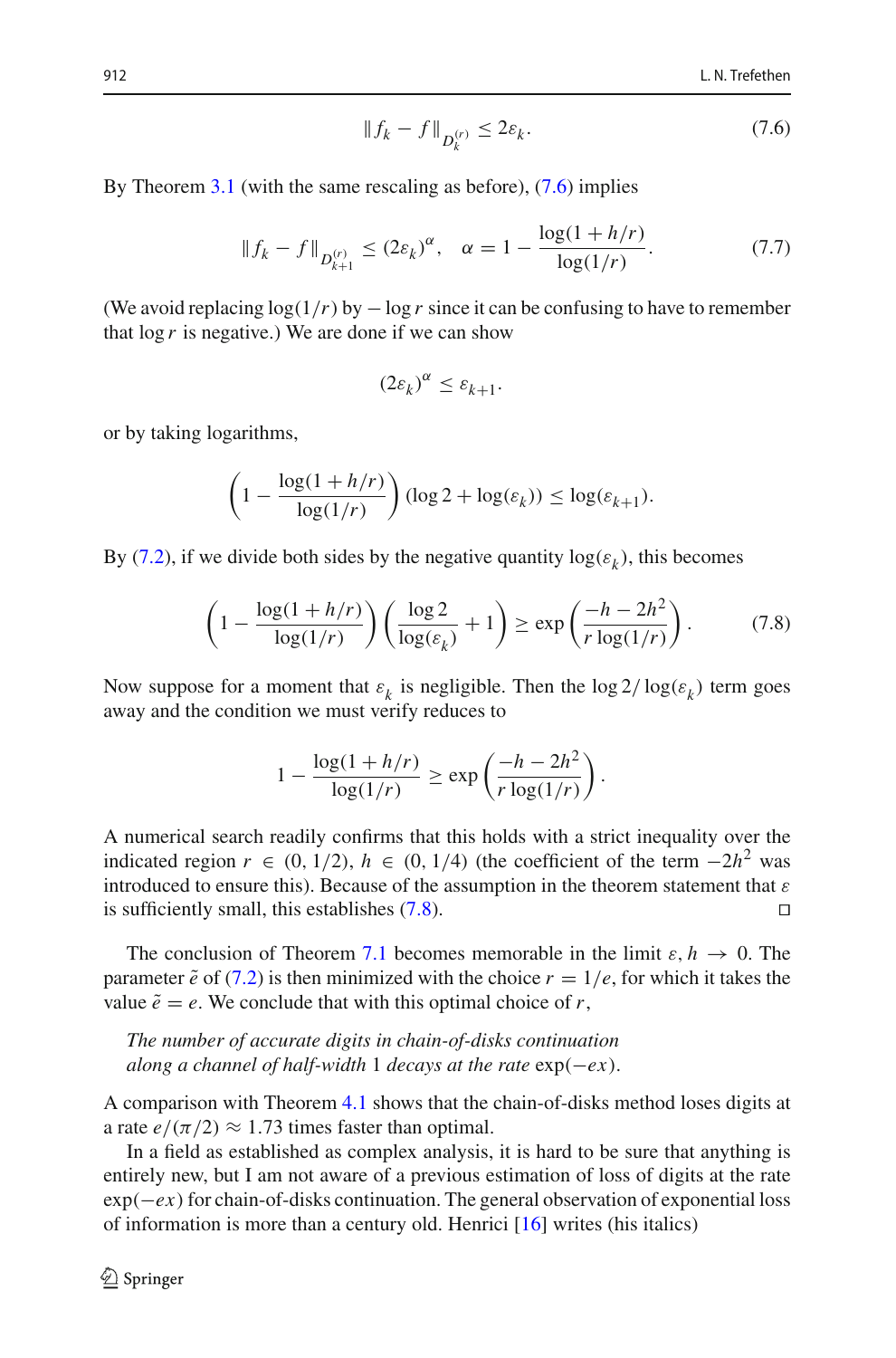#### *The early vectors* ... *must be computed more accurately than the late ones*

and he gives credit for related work to Mittag-Leffler, Painlevé, Zeller, and Lewis [\[19](#page-13-13)].

It is interesting to note what our estimates suggest for what might be considered a very natural test problem for analytic continuation. Suppose we have a function like  $f(z) = \sqrt{z}$  that is known to be bounded and analytically continuable along any curve in the punctured disk  $0 < |z| < 2$ . If we start near  $z = 1$  with a certain accuracy  $\varepsilon$ and go around the origin and back to  $z = 1$  again, how much accuracy will remain? We will not attempt to give a sharp solution to this problem, but it is the example that motivated our choice of a strip of length  $2\pi$  for the numbers quoted in the introduction. Our estimates suggest that the number of accurate digits may be reduced by a factor as great as  $(\pi/4) \exp(\pi^2) \approx 15,000$ , or  $\exp(2\pi e) \approx 26,000,000$  for the chain-of-disks method.

#### **8 Conclusion**

A compelling presentation of the practical side of analytic continuation can be found in the book to appear by Fornberg and Piret [\[11\]](#page-13-16). In the case of exactly known functions, although one could use the chain-of-disks idea in principle, Taylor series play little role in practice. A far more powerful approach is to find an analytical method to transform one formula defining a function (a formula being after all a finite object, unlike an infinite set of Taylor coefficients) into another formula with a new region of validity. For the most famous of all examples, the Dirichlet series for the Riemann zeta function converges only for Re  $z > 1$ , but other representations extend  $\zeta(z)$  to the whole complex plane.

The present paper has concerned the case of inexactly known functions. Here, for continuation of functions from a disk to a larger disk, or from an interval to an ellipse, algorithms related to Taylor or Chebyshev series are effective, as has been discovered by various authors and we have illustrated by Fig. [3](#page-9-1) from Chebfun. A third equivalent context would be analytic continuation of a periodic function into a strip by Fourier series. The question is, what can one do to continue a function beyond the disk/ellipse/strip of convergence of its Taylor/Chebyshev/Fourier series? Our theorems show that if all one knows is analyticity and boundedness along certain channels, then accuracy may be lost at a precipitous exponential rate, better than the chain-of-disks but only by a constant. However, the assumption of analyticity just in a channel is more pessimistic than necessary in many applications. Functions arising in applications rarely have natural boundaries or other beautiful pathologies of analytic function theory, however generic such structures may be from a certain abstract point of view; they are far more likely to be analytic everywhere apart from certain poles and branch points. In practice, rational functions are the crucial tool for analytic continuation in such cases, and when they work, their convergence is typically exponential, just as we have found for series-based methods in a disk [\[3](#page-13-9)[,10](#page-13-17)[,26\]](#page-14-2). It would be an interesting challenge to develop theorems for meromorphic functions analogous to what we have established here in the analytic case, and a discussion with some of this flavor can be found in [\[21](#page-14-1)].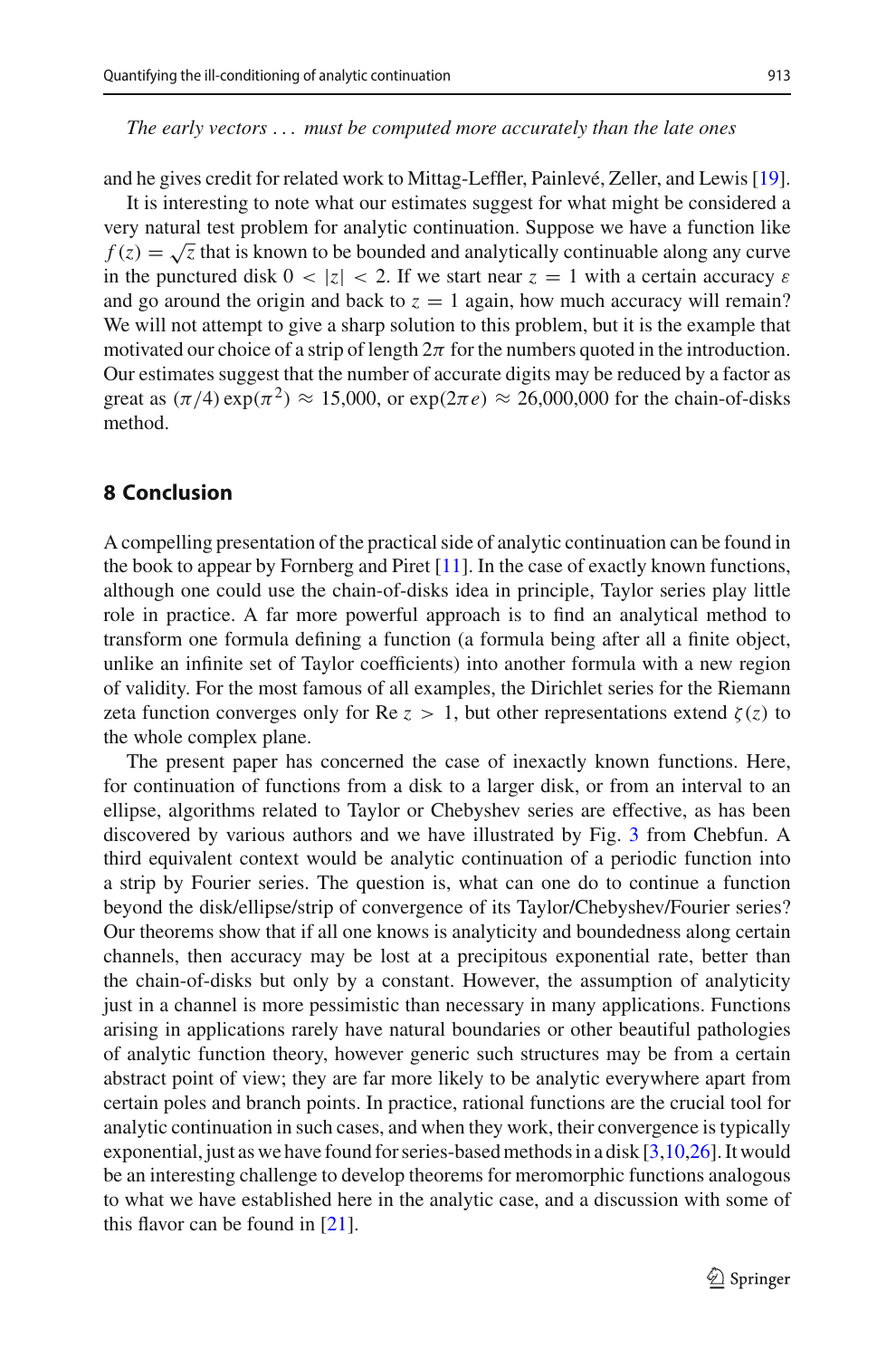**Acknowledgements** The early stages of this work benefited from discussions with Marco Fasondini, Bengt Fornberg, Yuji Nakatsukasa, and Olivier Sète. The first version of the paper was written during a sabbatical visit to the Laboratoire de l'Informatique du Parallélisme at ENS Lyon in 2017–18 hosted by Nicolas Brisebarre, Jean-Michel Muller, and Bruno Salvy. It was improved in revision by suggestions from Marco Fasondini, Daan Huybrechs, Alex Townsend, Marcus Webb, Kuan Xu, and especially Elias Wegert. I am also grateful to an anonymous referee for emphasizing the importance of the related work of Keith Miller [\[6](#page-13-1)[,20](#page-14-0)[,21](#page-14-1)].

**Open Access** This article is licensed under a Creative Commons Attribution 4.0 International License, which permits use, sharing, adaptation, distribution and reproduction in any medium or format, as long as you give appropriate credit to the original author(s) and the source, provide a link to the Creative Commons licence, and indicate if changes were made. The images or other third party material in this article are included in the article's Creative Commons licence, unless indicated otherwise in a credit line to the material. If material is not included in the article's Creative Commons licence and your intended use is not permitted by statutory regulation or exceeds the permitted use, you will need to obtain permission directly from the copyright holder. To view a copy of this licence, visit [http://creativecommons.org/licenses/by/4.0/.](http://creativecommons.org/licenses/by/4.0/)

### **References**

- <span id="page-13-14"></span>1. Aurentz, J.L., Trefethen, L.N.: Chopping a Chebyshev series. ACM Trans. Math. Softw. **43**, 33:1–33:21 (2017)
- <span id="page-13-11"></span>2. Austin, A.P., Kravanja, P., Trefethen, L.N.: Algorithms based on analytic function values in roots of unity. SIAM J. Numer. Anal. **52**, 1795–1821 (2014)
- <span id="page-13-9"></span>3. Baker Jr., G.A., Graves-Morris, P.: Padé Approximants, 2nd edn. Cambridge University of Press, Cambridge (1996)
- <span id="page-13-4"></span>4. Batenkov, D., Demanet, L., Mhaskar, H.N.: Stable soft extrapolation of entire functions. Inverse Probl. **35**, 015011 (2019)
- <span id="page-13-12"></span>5. Bornemann, F.: Accuracy and stability of computing high-order derivatives of analytic functions by Cauchy integrals. Found. Comput. Math. **11**, 1–63 (2011)
- <span id="page-13-1"></span>6. Cannon, J.R., Miller, K.: Some problems in numerical analytic continuation. SIAM J. Numer. Anal. **2**, 87–98 (1965)
- <span id="page-13-5"></span>7. Demanet, L., Townsend, A.: Stable extrapolation of analytic functions. Found. Comput. Math. **19**, 297–331 (2019)
- <span id="page-13-6"></span>8. Douglas, J.: A Numerical Method for Analytic Continuation. Boundary Value Problems in Differential Equations, pp. 179–189. University of Wisconsin Press, Madison (1960)
- <span id="page-13-3"></span>9. Driscoll, T.A., Hale, N., Trefethen, L.N.: Chebfun Guide. Pafnuty Publications, Oxford (2014). [www.](www.chebfun.org) [chebfun.org.](www.chebfun.org) Accessed 24 Jan 2020
- <span id="page-13-17"></span>10. Eiermann, M.: On the convergence of Padé-type approximants to analytic functions. J. Comput. Appl. Math. **10**, 219–227 (1984)
- <span id="page-13-16"></span>11. Fornberg, B., Piret, C.: Complex Variables and Analytic Functions. SIAM, Philadelphia (2019)
- <span id="page-13-0"></span>12. Franklin, J.: Analytic continuation by the fast Fourier transform. SIAM J. Sci. Stat. Comput. **11**, 112–122 (1990)
- <span id="page-13-7"></span>13. Fu, C.-L., Deng, Z.-L., Feng, X.-L., Dou, F.-F.: A modified Tikhonov regularization for stable analytic continuation. SIAM J. Numer. Anal. **47**, 2982–3000 (2009)
- <span id="page-13-10"></span>14. Fu, C.-L., Dou, F.-F., Feng, X.-L., Qian, Z.: A simple regularization method for stable analytic continuation. Inverse Probl. **24**, 1–15 (2008)
- 15. Fu, C.-L., Zhang, Y.-X., Cheng, H., Ma, Y.-J.: Numerical analytic continuation on bounded domains. Eng. Anal. Bound. Elem. **36**, 493–504 (2012)
- <span id="page-13-15"></span>16. Henrici, P.: An algorithm for analytic continuation. SIAM J. Numer. Anal. **3**, 67–78 (1966)
- <span id="page-13-8"></span>17. Henrici, P.: Applied and Computational Complex Analysis I: Power Series–Integration–Conformal Mapping-Location of Zeros. Wiley, New York (1974)
- <span id="page-13-2"></span>18. Hille, E.: Analytic Function Theory II. Chelsea, Hartford (1987)
- <span id="page-13-13"></span>19. Lewis, G.: Two Methods Using Power Series for Solving Analytic Initial Value Problems. AFC Res. Dev. Rpt. NYO-2881 (1960)